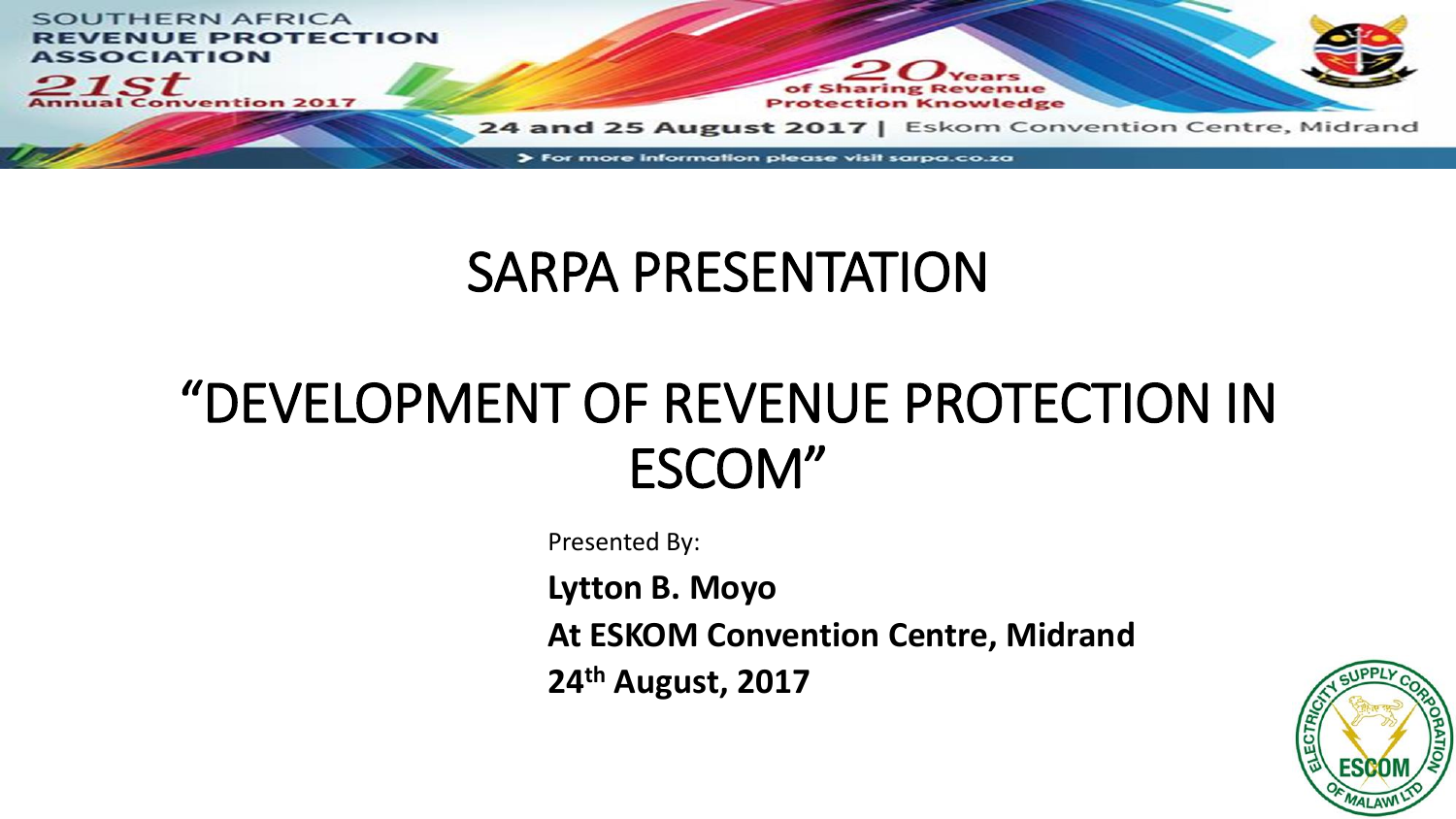

### Presentation Outline

- Introduction
- History of Revenue Protection in ESCOM
- Losses
- Establishment of R P Department
- ESCOM'S R P Projects and Activities
- Achievements
- Challenges
- Priorities Going Forward
- Conclusion

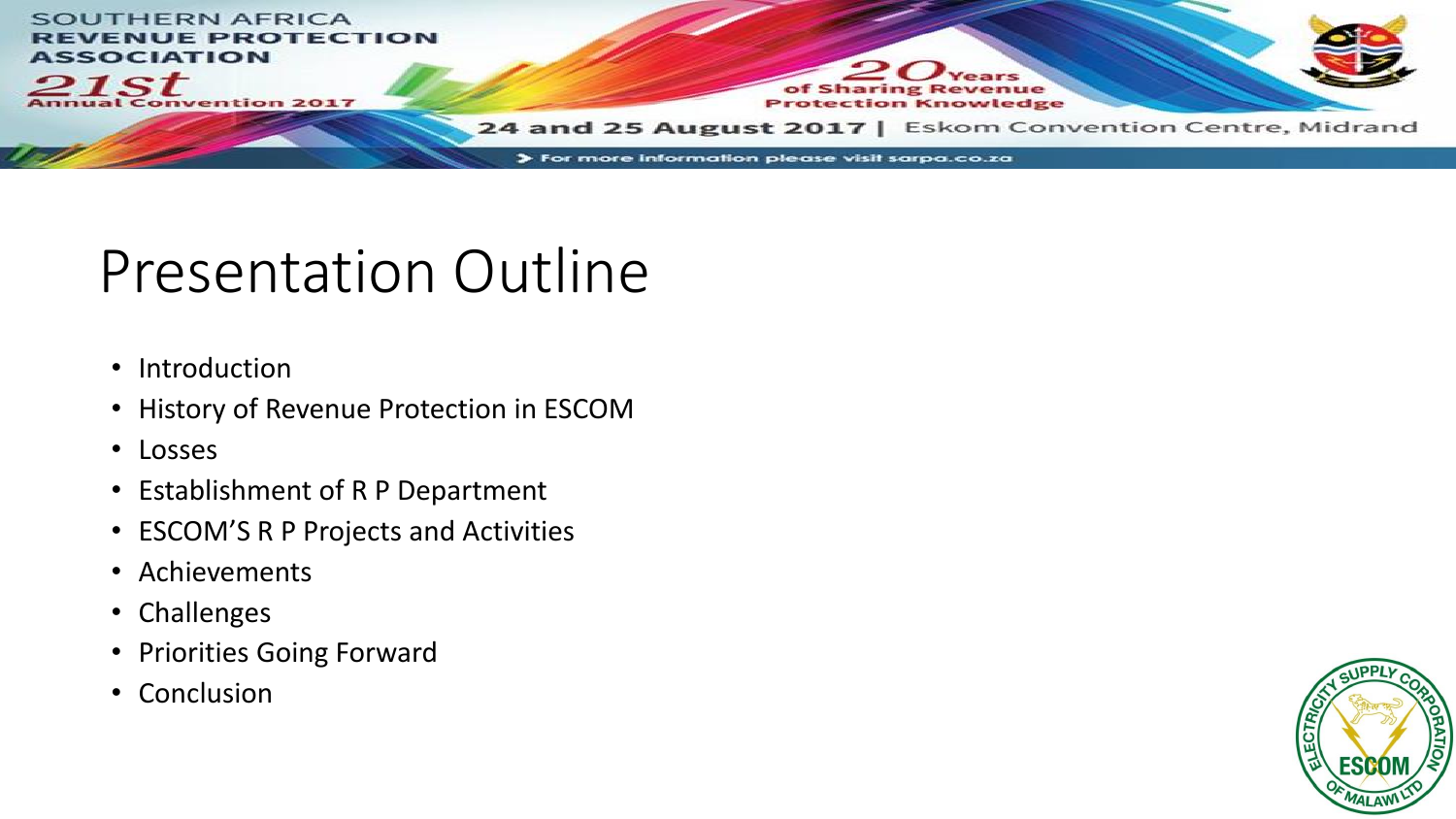

## Introduction

- ESCOM- Parastatal Organization, unbundled effective Jan 2017 ( Generation Function was carved out).
	- Transmission, Single Buyer, Distribution, Head office,(365,355)
- Revised Mandate- Purchase, Transmit, Distribute and Supply Power to End Costumers.
- In 2012, Losses were high as 26%
- Through implementation of ISP 2013-17- To reduce Losses . How?
- Major Strategy was to Introduce the Revenue Protection (RP) Function
- Paper Covers measures put or being implemented by ESCOM to bring down the Losses to 16%

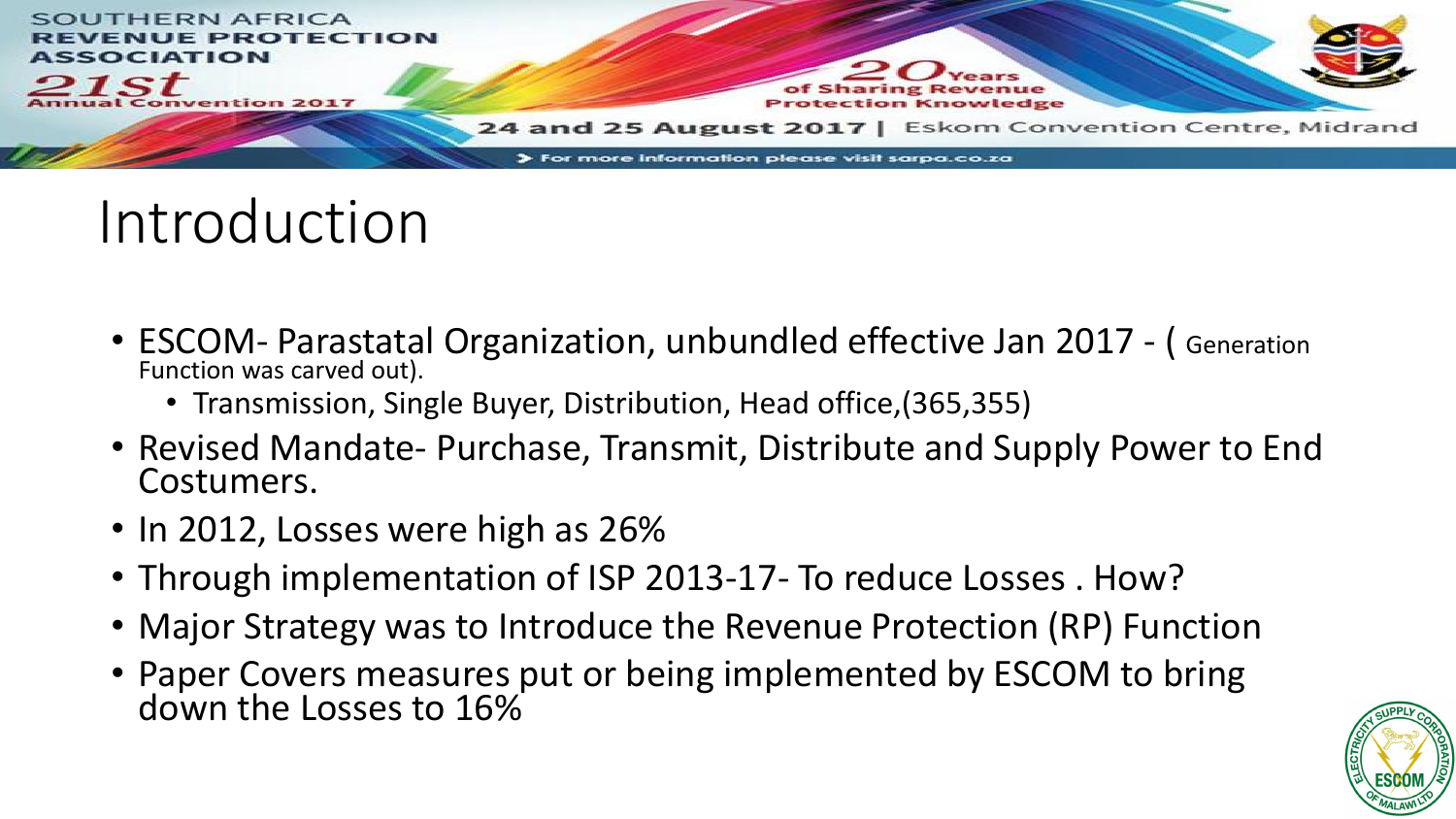

# Background to Revenue Protection in ESCOM

- Initially, Known as Loss Reduction.
	- $\checkmark$  Done by a small section attached to a Department.
	- $\checkmark$  Major activities
		- ➢Attend to meter defects
		- ➢ Meter calibration and maintenance
		- $\triangleright$  Door to door visitations.
	- $\checkmark$ RP disadvantaged with set up-RP subdued by operations of mother department
- Post paid Metering
- Prepaid meters introduced in 2000

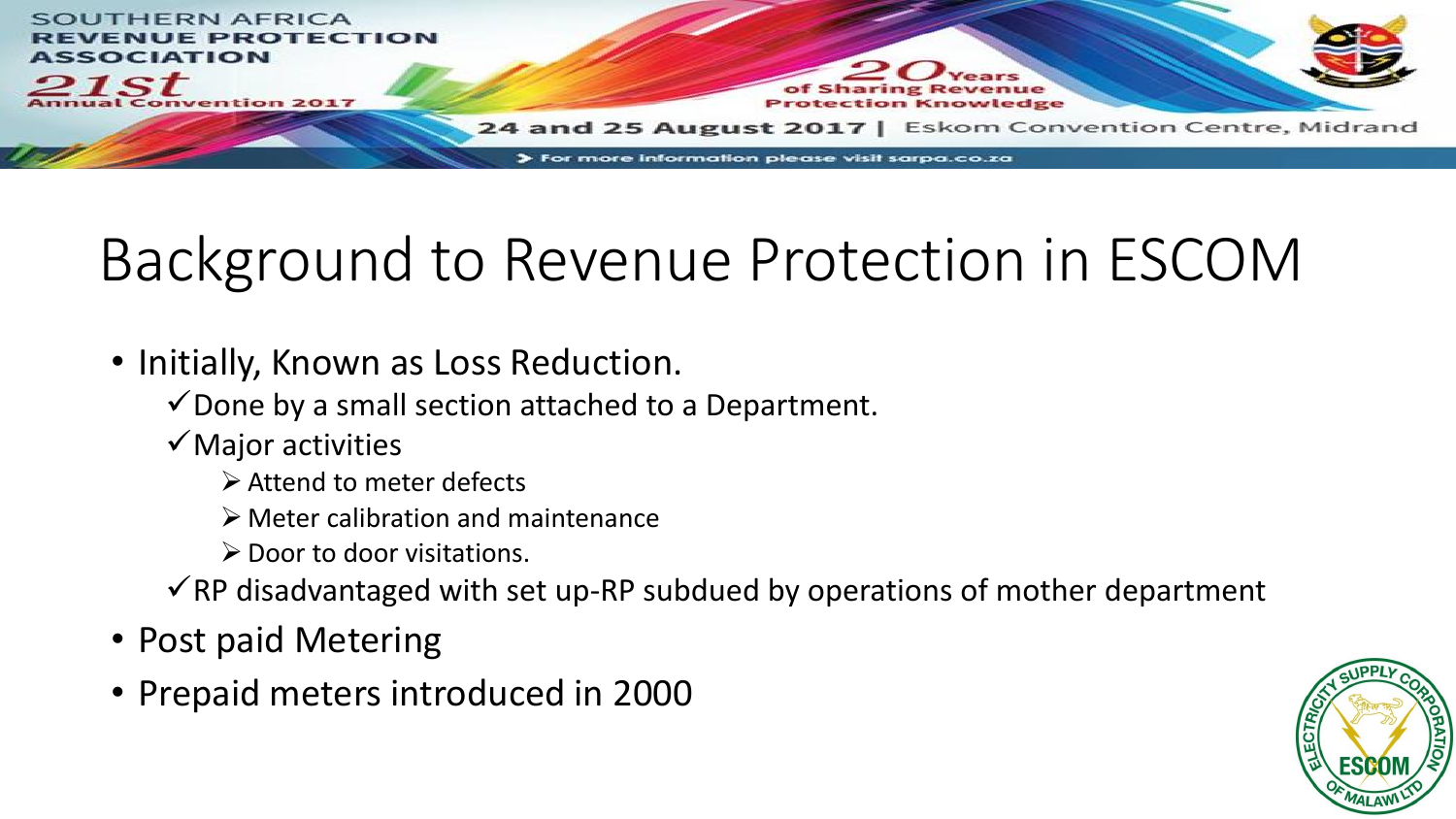

#### Losses

• Technical and Non-Technical (NTL)

✓Technical-Natural (Power dissipation in physical infrastructure)  $\checkmark$  Non Technical-External to the system, deviant conduct of customers

• Common sources of NTLs

➢Meter tampers and By-passes ,Undeclared MDs ,Wrong tariffs, Faulty meters,

- ➢Tappings (hooking),Errors in meter reading and Entries
- ➢Corruption, etc.

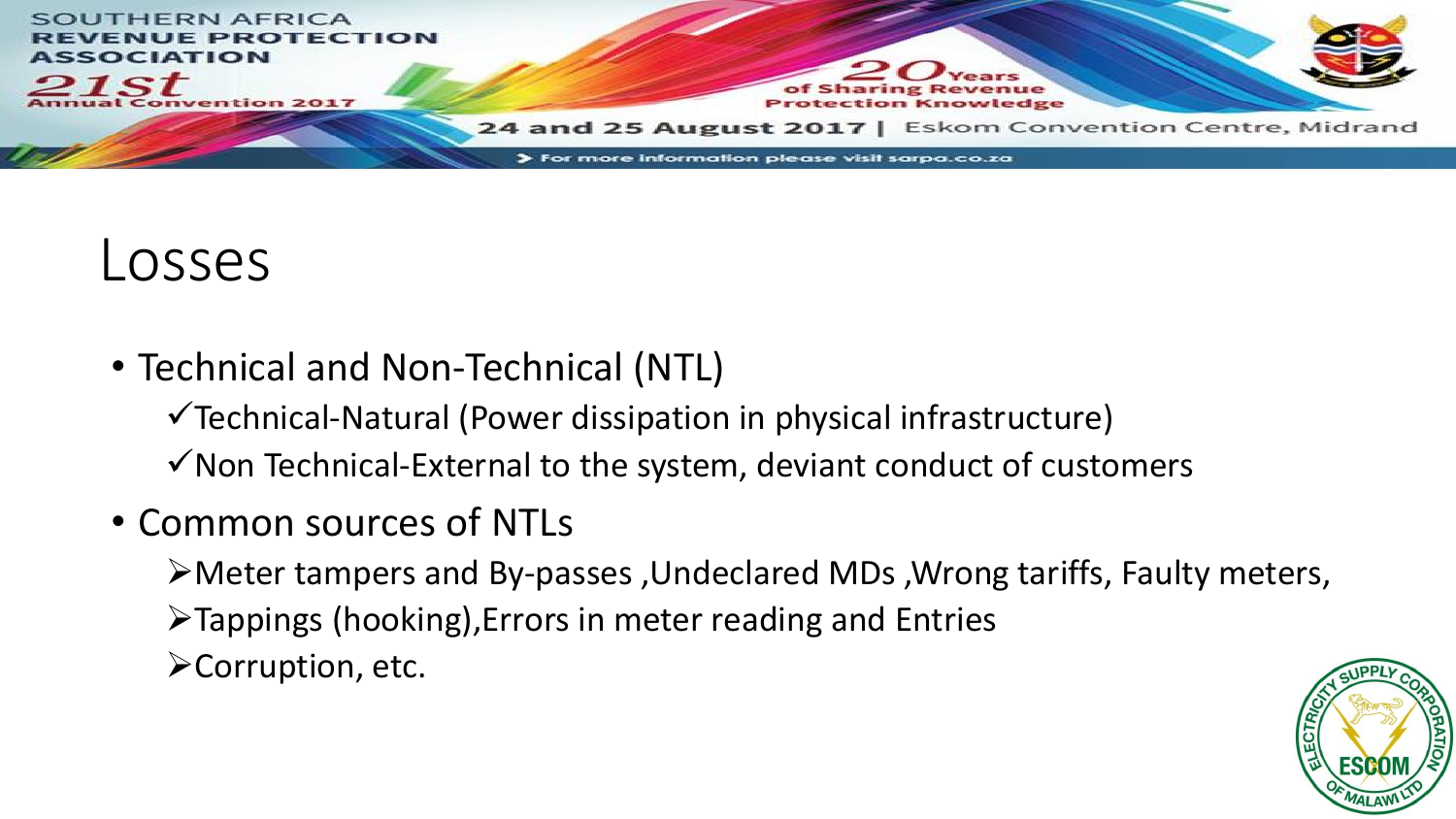

# Establishment of RP Department

• In 2012 losses rose to 26%.

➢Largely these were Non-Technical Losses

- RP Department established in 2013 under Distribution directorate
- Major Function: Reduce Losses: How?

➢Manage and Implements RP projects

- ➢Manage and Implement RP activities for both Pre and post paid meters
- $\triangleright$  Repair and calibrate meters
- ➢Manage Installations inspections for new customers
- ➢Manage Distribution Performance monitoring function

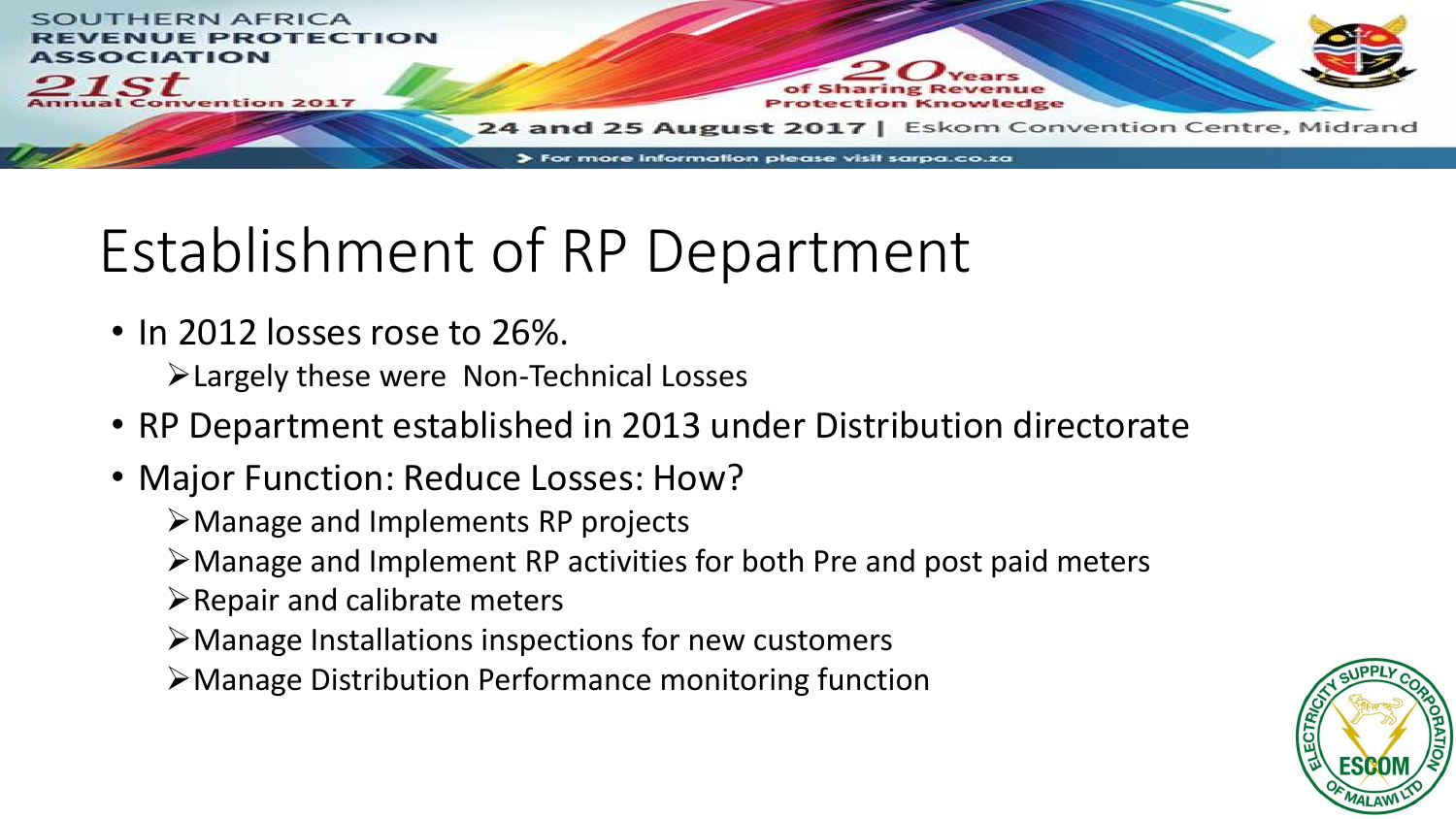

## ESCOM's RP Activities

• Maximum Demand(MD) Section

➢ Monitors performance of a total of 925 MD customers- contribute around 50% of total ESCOM Revenue

• Prepaid Meter Section

➢ Responsible for Meter defects and Low Consumption Reports (LCR)

- Post paid Meter Section
	- ➢ Meter defects, Door to Door visits
- Revenue Protection Department is responsible for projects
	- ➢ Meter Migration and Repositioning-Using split meters-Why?
	- $\triangleright$  MD Meter repositioning to meter kiosks.
	- ➢ Customer Verification Project-( Data, accounts, tariff and RP )
	- ➢ EMIS project-Energy Balancing function-In progress
	- ➢ AMR Project-MCC-Inter utility and MD customers-In progress

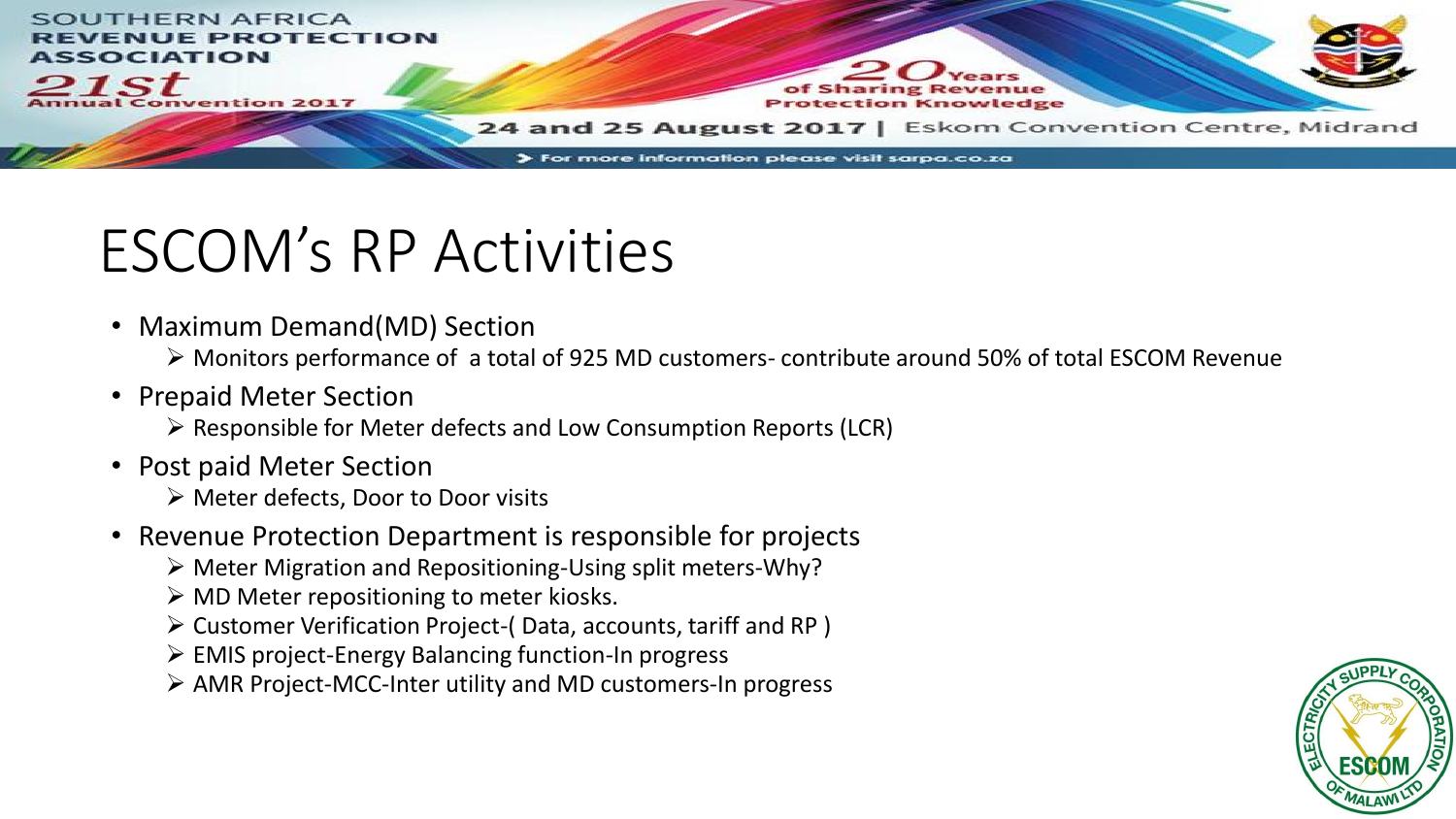

# ESCOM's RP Activities-Cont'd

- Targeted Visits through LCR- 87% customers on prepaid
- Implementation of the customer service charter ➢Meter faults to be cleared within 4 hours. ➢Timely connections
- Tip-off Anonymous-Toll free numbers, and other means. ➢Tokens of appreciation given when proved true.

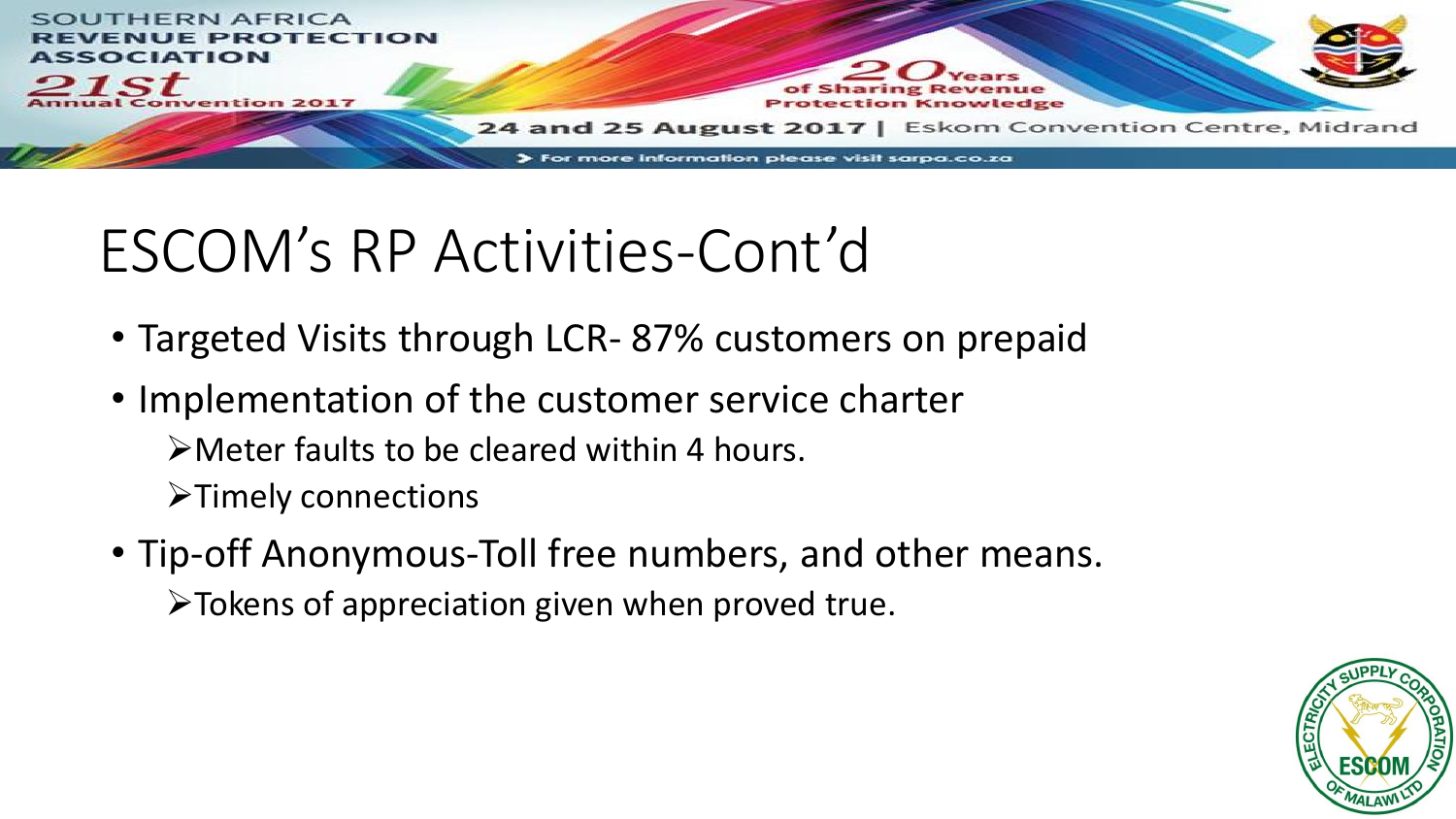

## Achievements

- Establishment of an RP department to focus on RP activities
- Developed a Revenue Protection Strategy to Coordinate the design and operational principles of RP
	- Covers Metering, Customer connections, Meter Audits, Internal & External Communication, Meter Movements and the legal frame work
- One major achievement was to bring down System Losses from over 26% to 17% in 2016 See graph
- Less tampers & bypasses, less errors, Less conniving/corruption
- 87% Customers –Prepaid,62% on Split meters,85% MD Meters repositioned.

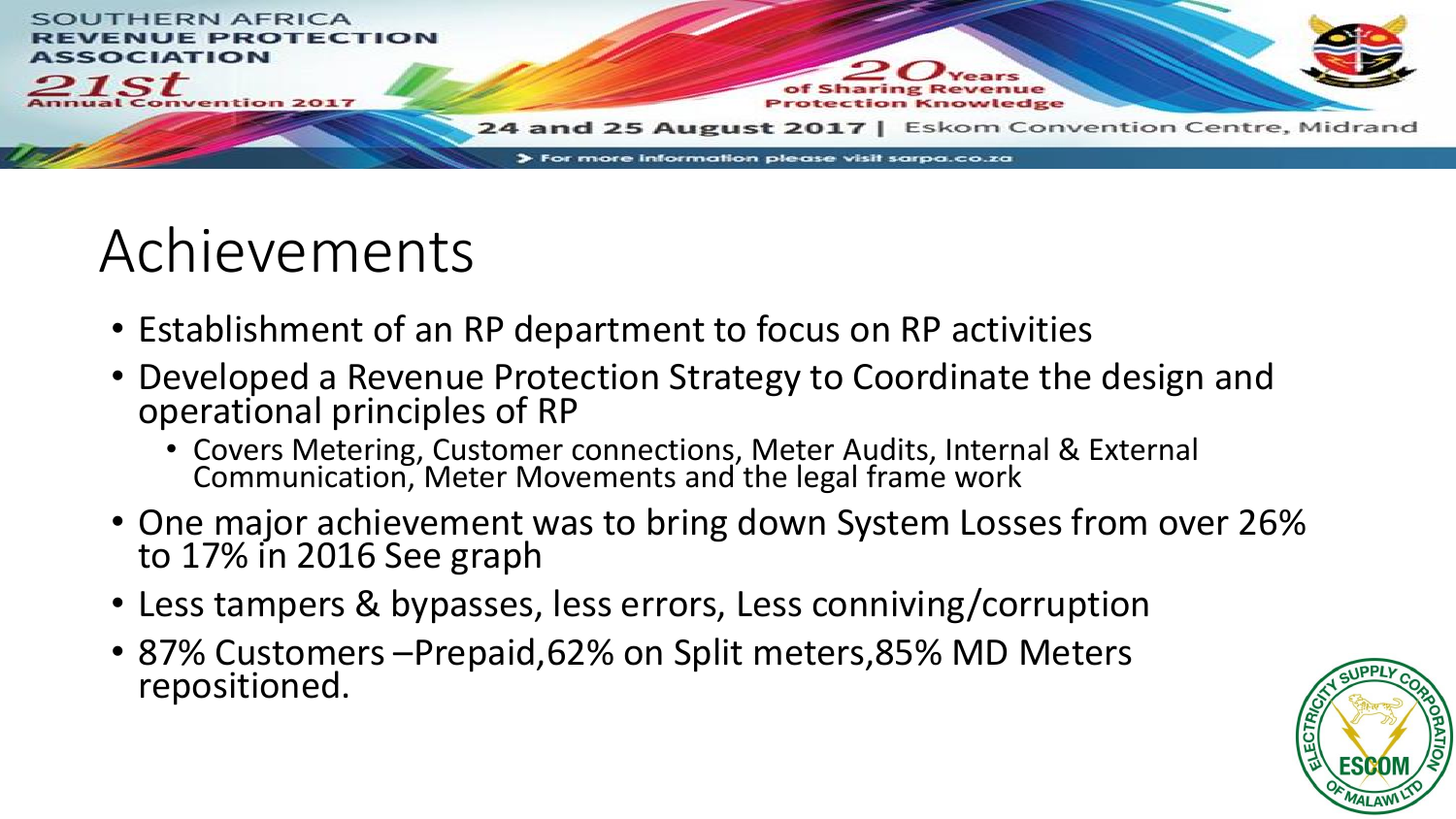

#### MD Meter Kiosk



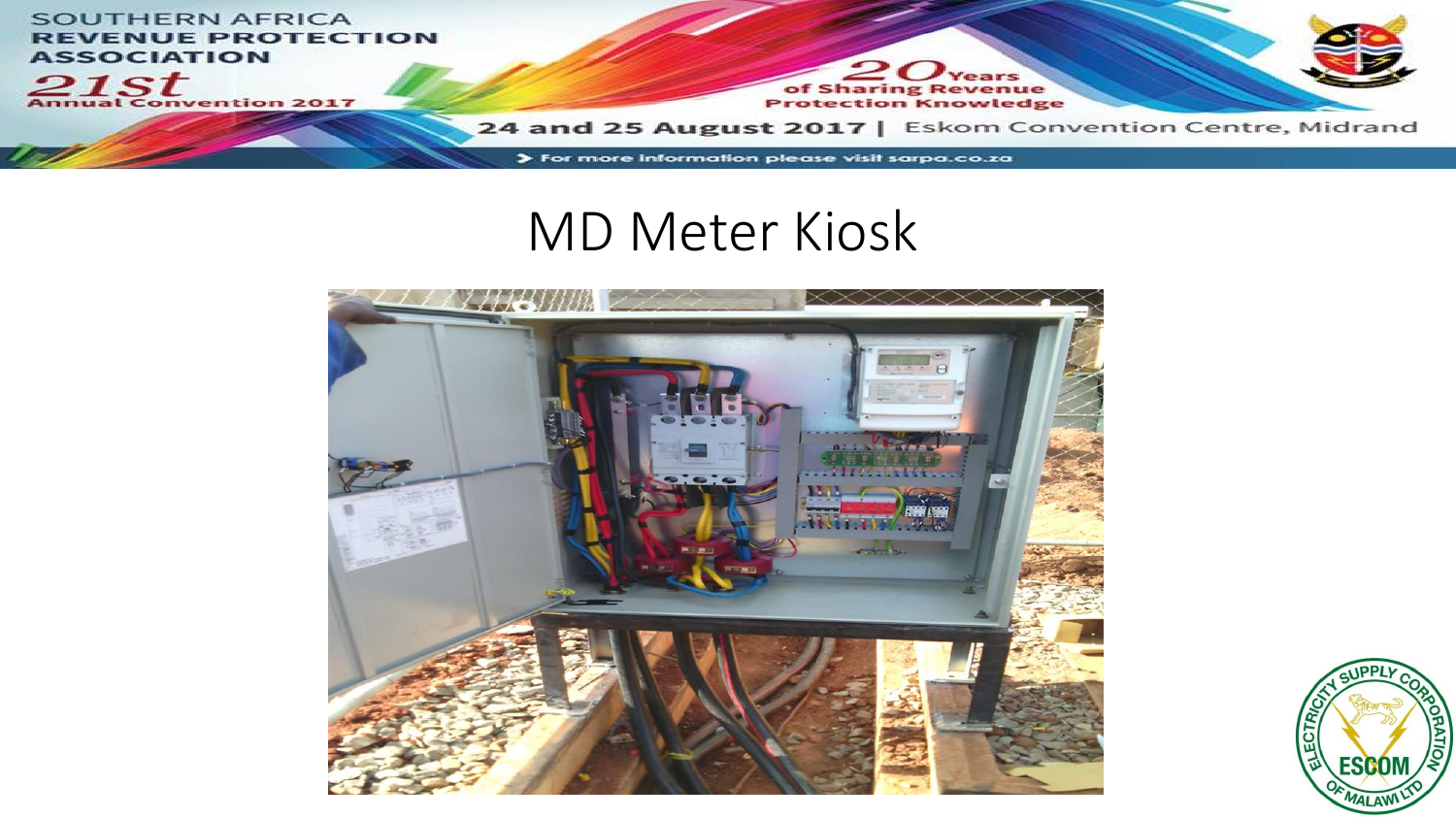

#### Three Phase split pole mounted meter



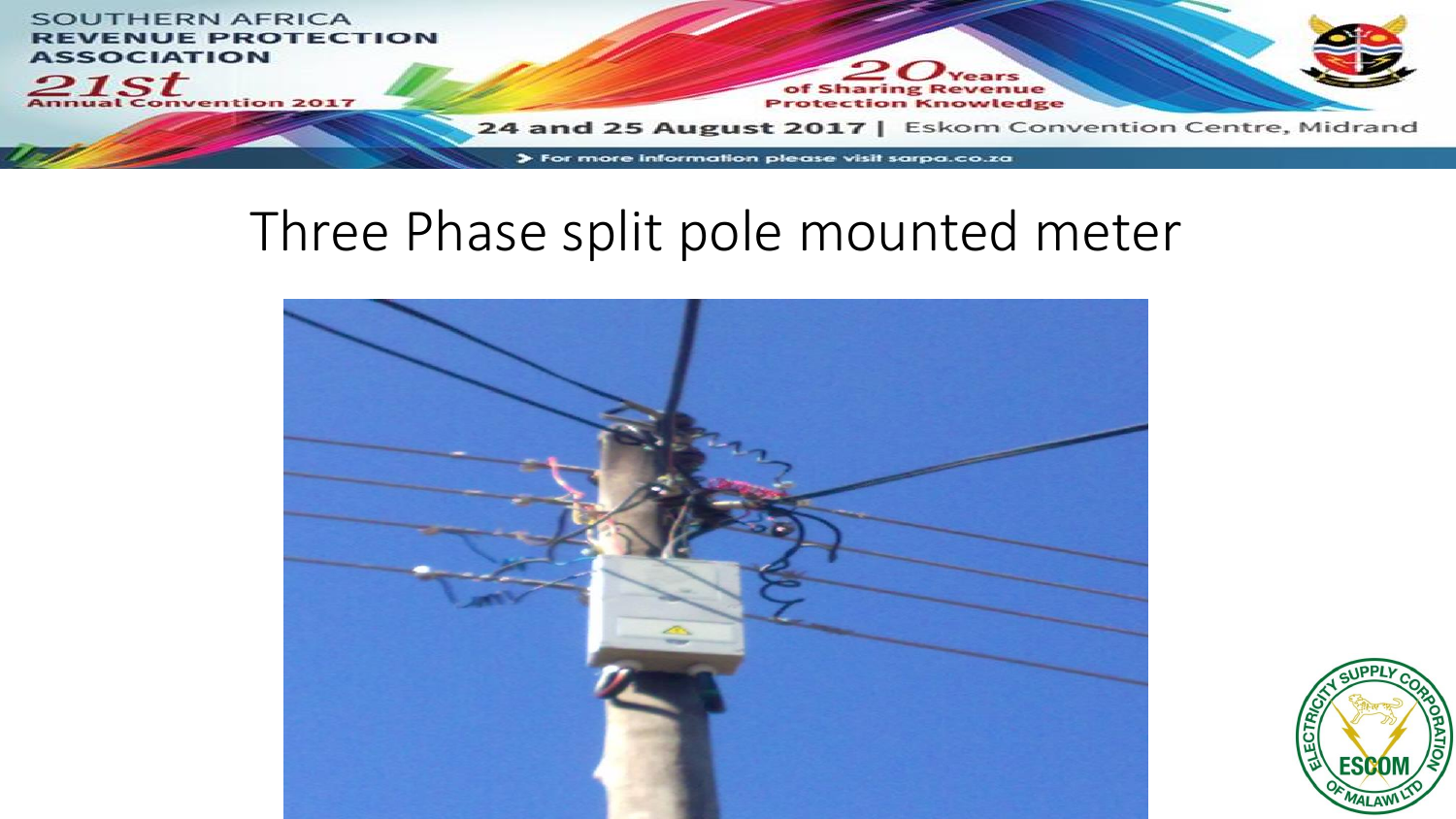

#### Achievements



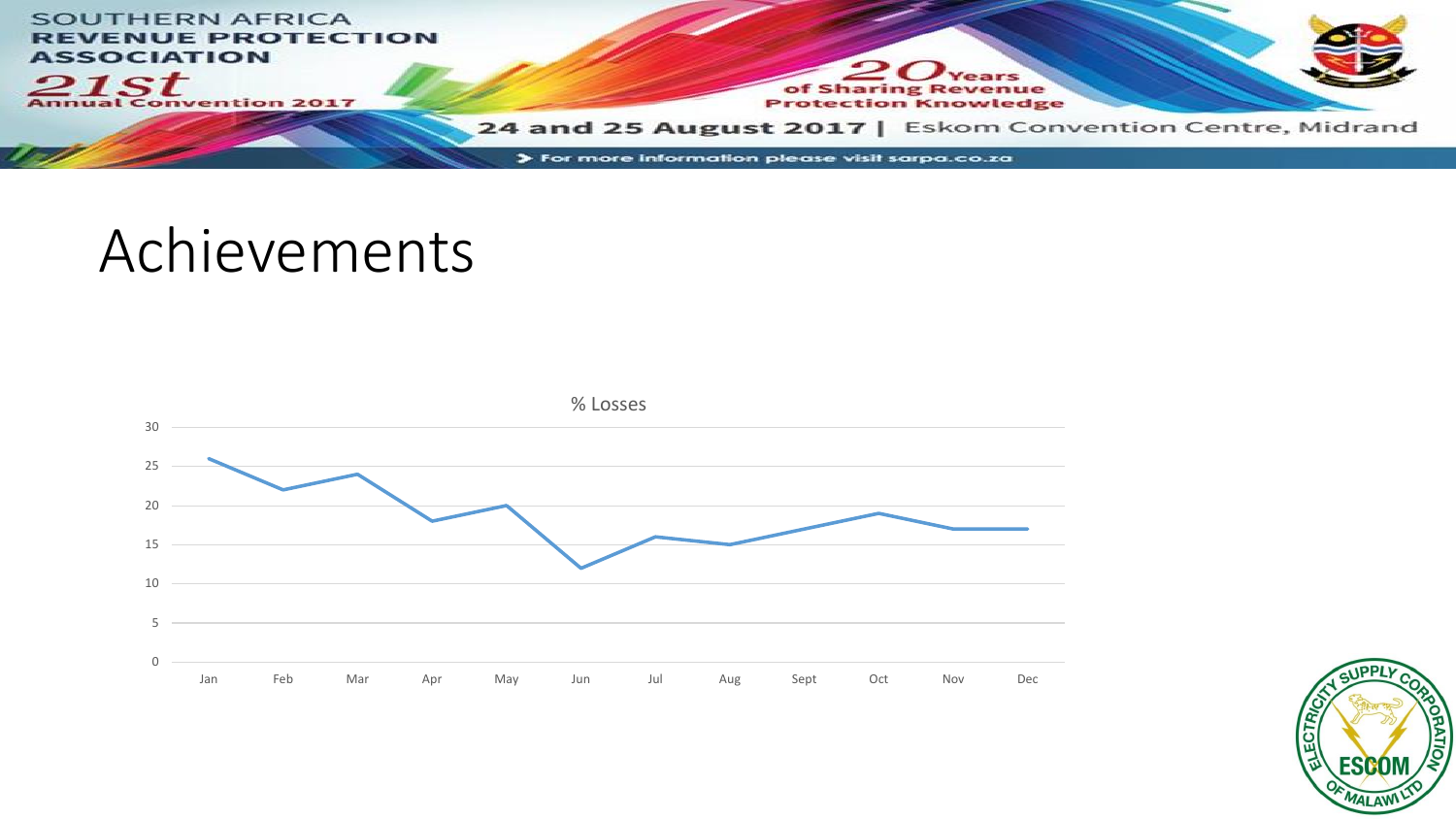

# Challenges

- Challenges in steady flow of materials
- Insufficient Resources allocation e.g. labour and materials
- Contractors and Temporary staff aiding customer to tamper with Meters
- Acceptance of the importance of RP function in the initial stage
- Ascertaining with accuracy specific level of Technical and Non Technical Losses

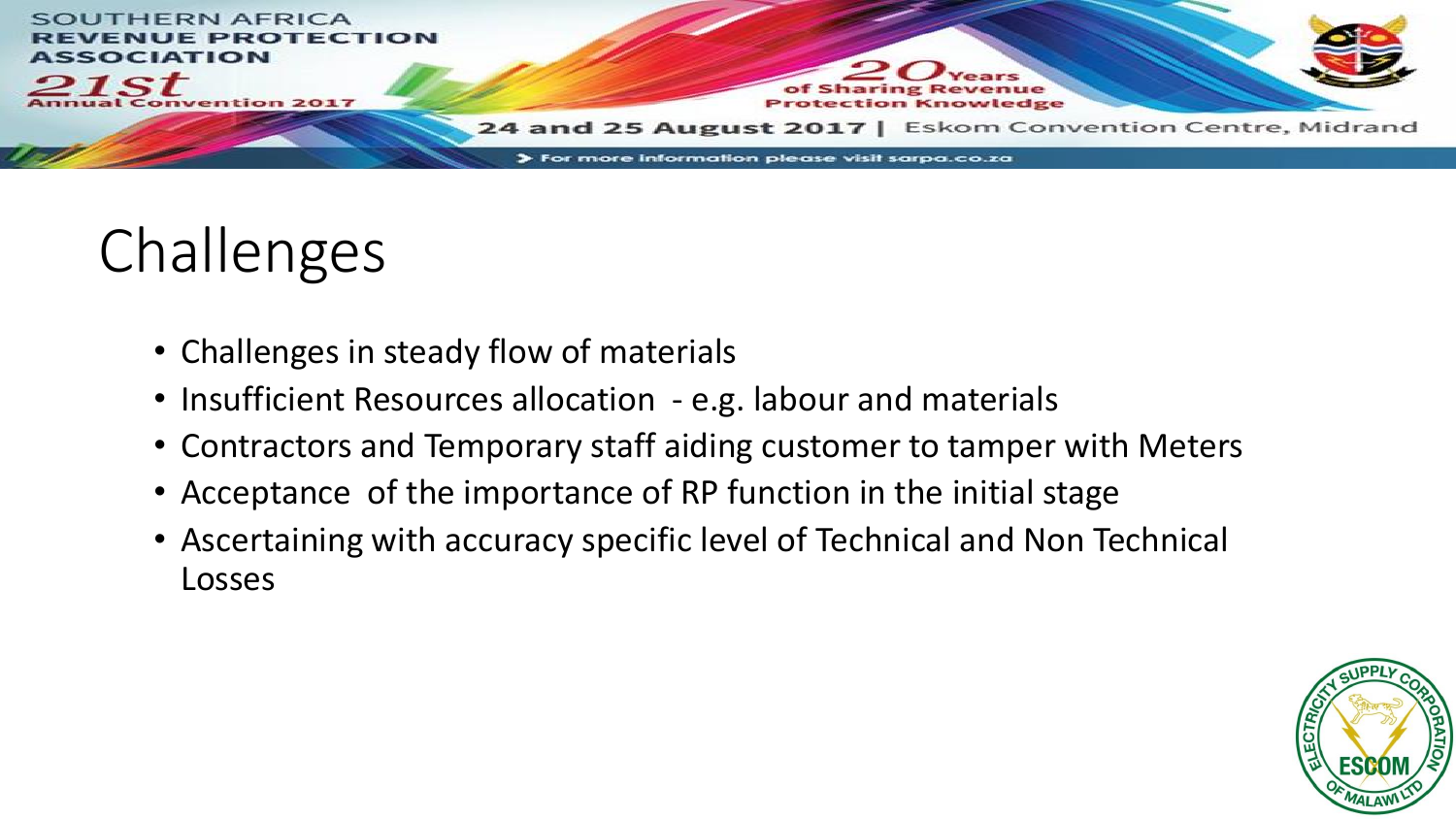

# Priorities Going forward

- Further reduction of Losses to 14%
- AMI solutions- Smart metering
- Design of Medium and Low voltage OHL to reduce theft-Use ABC
- Customer and employee education-Vigilant-employees and awareness for customer on dangers and penalties
- Improved Legal frame work
- Calculation of Losses a proper model is being developed to determine with certainty the distribution of losses into Technical and Non-technical Losses

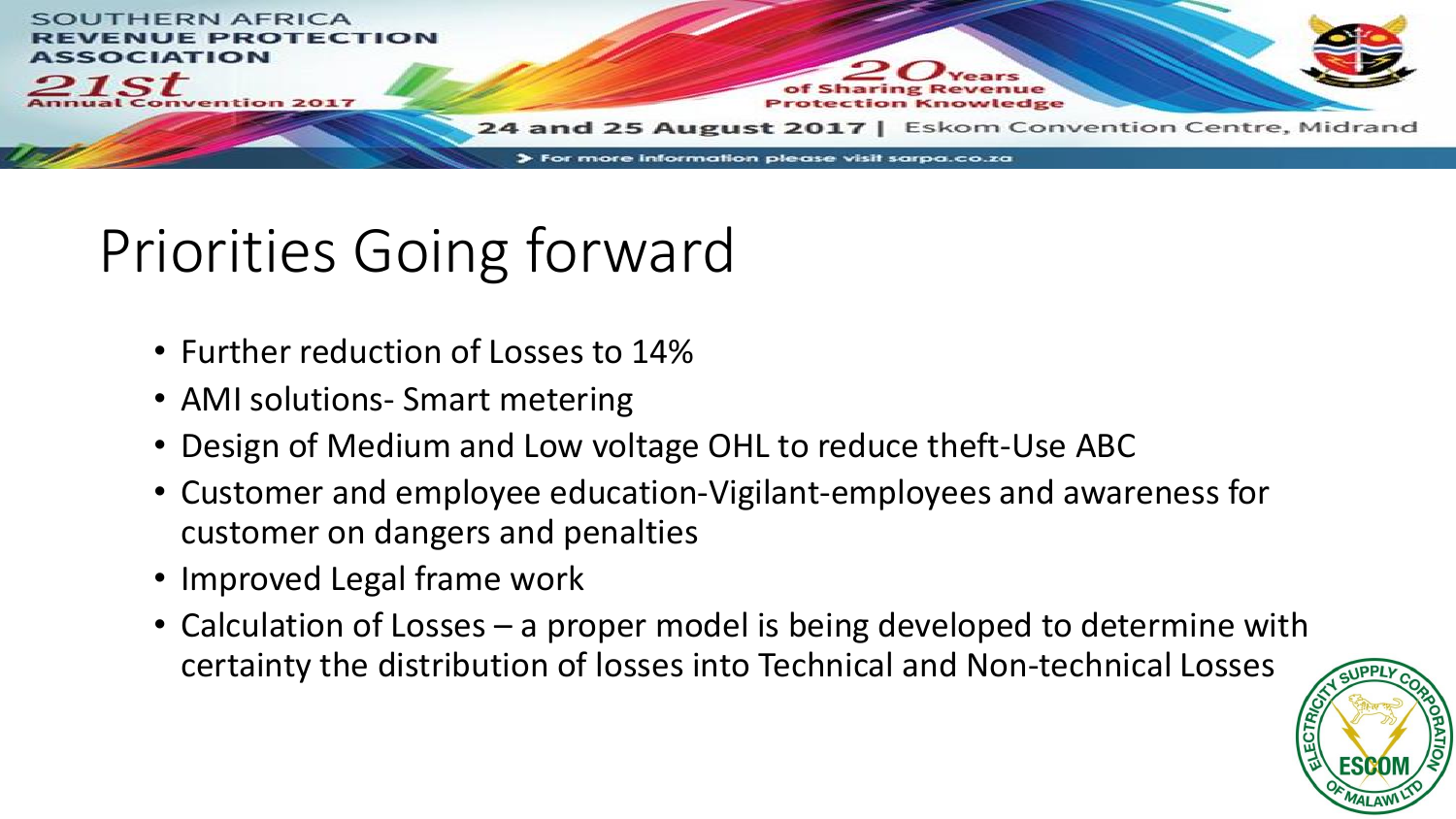

## Conclusion

- Since unbundling, opportunity to gain efficiency is critical for the Corporation Loss Reduction
- Therefore, Robust RP function is very critical/key in addressing and sustaining gains made in Loss Reduction.
- Revenue losses cripple operations.
	- ➢ Poor service
	- ➢ Slows Economic and Social growth
	- ➢ Stifles ESCOM's Financial Capacity to implement key projects
- Fraudsters will try to out smart RP experts, RP needs to be vigilant and dynamic
	- ➢ Continued demand to explore new technologies in Revenue Protection
- It is imperative that RP function be funded adequately.